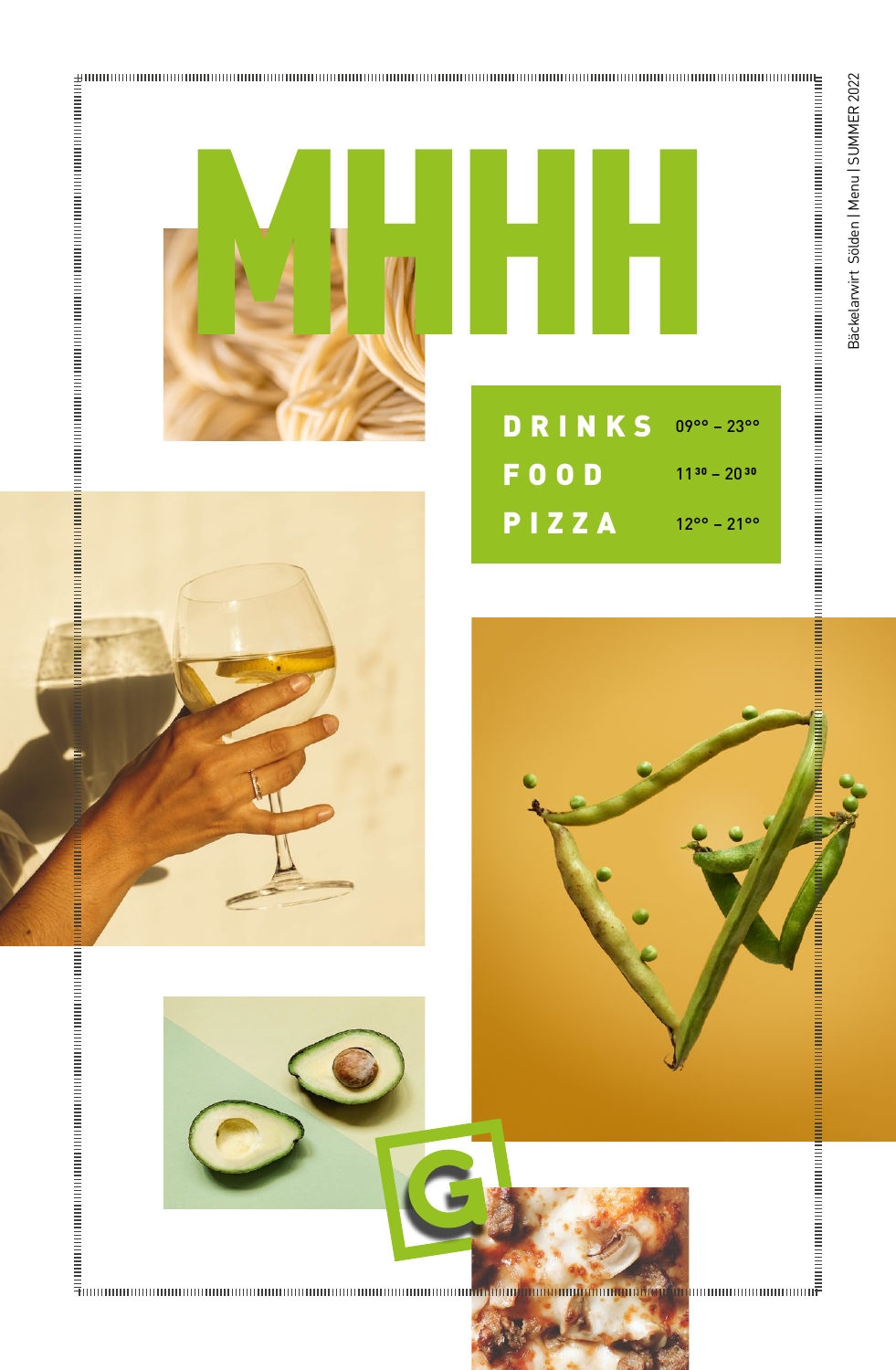#### SOFTDRINKS | SOFT DRINKS

| Leitungswasser   Tap water                                                                                            |            | 0,5L EUR   | 1,50 | 11        | <b>EUR</b> | 3,00 |
|-----------------------------------------------------------------------------------------------------------------------|------------|------------|------|-----------|------------|------|
| Mineralwasser   Mineral water                                                                                         | 0,3751 EUR |            | 3,20 | 0,751 EUR |            | 5,20 |
| Cola, Fanta, Spezi, Sprite                                                                                            | 0,21       | <b>EUR</b> | 2,90 |           | 0,41 EUR   | 4,90 |
| Cola Light / Zero                                                                                                     | 0,331      | <b>EUR</b> | 3,60 |           |            |      |
| Apfelsaft   Apple juice                                                                                               |            | $0,21$ EUR | 2,90 |           | 0,41 EUR   | 4,90 |
| Apfelsaft gespritzt   Apple juice, mixed with soda<br>water                                                           |            | $0,21$ EUR | 2,70 |           | 0,41 EUR   | 4,30 |
| Pago Fruchtsäfte (div. Sorten)   Pago fruit juice<br>(different flavours)                                             |            | 0,21 EUR   | 3,20 |           |            |      |
| Pago Fruchtsäfte gespritzt   Pago fruit juice, mixed<br>with soda water                                               |            | $0,41$ EUR | 4,40 |           |            |      |
| Frisch gepresster O-Saft   Freshly squeezed orange<br>juice                                                           | 0,251      | <b>EUR</b> | 3,90 |           |            |      |
| Holunder-Wasser   Elder syrup with water                                                                              |            | $0,21$ EUR | 1,50 |           | $0,41$ EUR | 3,00 |
| Holunder-Soda   Elder syrup with soda                                                                                 |            | $0,21$ EUR | 2,00 |           | 0,41 EUR   | 4,00 |
| Unser Sommer Special: hausgemachter Ice Tea<br>(ungezuckert!)   Our summer special: homemade<br>ice tea (sugar-free!) | 0,21       | <b>EUR</b> | 2,20 |           | 0,41 EUR   | 4,40 |
| <b>Bitter Lemon</b>                                                                                                   | 0,21       | <b>EUR</b> | 3,30 |           |            |      |
| <b>Fever Tree Tonic</b>                                                                                               | 0,21       | <b>EUR</b> | 3,60 |           |            |      |
| <b>Schweppes Tonic</b>                                                                                                | 0,251      | <b>EUR</b> | 2,80 |           |            |      |
| <b>Thomas Henry Tonic</b>                                                                                             |            | $0,21$ EUR | 3,60 |           |            |      |

#### BIER | BEER

| Kaiser Bier   Kaiser                              |                | 0,31 EUR 3,60 |               | 0.5L EUR 5.10 |  |
|---------------------------------------------------|----------------|---------------|---------------|---------------|--|
| Radler (süß)   Shandy (sweet)                     |                | 0.3L EUR 3.90 |               | 0,51 EUR 5,10 |  |
| Radler (sauer)   Shandy (sour)                    |                | 0,31 EUR 3,60 |               | 0.5L EUR 4,80 |  |
| Weißbier   Wheat beer                             |                |               |               | 0.51 EUR 5.10 |  |
| Alkoholfreies Weißbier   Non-alcoholic wheat beer |                |               |               | 0.51 EUR 5.10 |  |
| Sölsch, ungefiltert   Sölsch, unfiltered          |                |               | 0.31 EUR 3.90 | 0.5L EUR 5.30 |  |
| Sölsch Bike Republic, Aluflasche   bottled        | 0,331 EUR 4,20 |               |               |               |  |

| APERITIFS   APERITIFS        |      |            |      |
|------------------------------|------|------------|------|
| Martini (dry, bianco, rosso) | 4 cl | EUR        | 4.50 |
| Sherry (dry, medium)         | 4 cl | <b>EUR</b> | 4.70 |
| Campari Soda                 |      | EUR        | 4.90 |
| Campari Orange               |      | EUR        | 6,90 |
| Port (white, ruby)           | 4 cl | <b>EUR</b> | 5,50 |
| Prosecco                     | 0.11 | EUR        | 4.60 |
| <b>Aperol Spritz</b>         |      | EUR        | 6,90 |
| Hugo                         |      | EUR        | 5.90 |

#### WEISSWEIN | WHITE WINE

l EUR 9,00

9,80

| Sauvignon Blanc                        |  | 1/81 EUR 4,80 1/41 EUR 9,60 |               |  |
|----------------------------------------|--|-----------------------------|---------------|--|
| Grüner Veltliner   Green Veltliner     |  | 1/81 EUR 4,50 1/41 EUR 9,00 |               |  |
| Grauburgunder   Pinot Grigio           |  | 1/81 EUR 4,90 1/41 EUR 9,80 |               |  |
| Weisser Spritzer   White wine spritzer |  |                             | 1/4L EUR 3,40 |  |
| Sommerspritzer   Summer spritzer       |  |                             | 1/4L EUR 3,10 |  |

## ROTWEIN | RED WINE

# **GOODBYE TO YOUR DRY THROAT**

| Zweigelt DAC »Bäckelar Wirt«       |  | 1/81 EUR 4,80  1/41 EUR 9,60 |               |  |
|------------------------------------|--|------------------------------|---------------|--|
| Blaufränkisch                      |  | 1/8 LEUR 4,90 1/4 LEUR 9,80  |               |  |
| Montepulciano                      |  | 1/8 LEUR 4,90 1/4 LEUR 9,80  |               |  |
| Roter Spritzer   Red wine spritzer |  |                              | 1/4L EUR 3,40 |  |

# LONGDRINKS | LONG DRINKS

| Bacardi Cola                    | <b>EUR 10.10</b> |
|---------------------------------|------------------|
| Gin Tonic / Gin Lemon / Captain |                  |
| Cola                            | EUR 10,90        |
| Jacky Cola / Johnnie Cola       | <b>EUR 10,00</b> |
| Vodka Orange / Vodka Lemon /    |                  |
| Vodka Tonic                     | <b>EUR 10.90</b> |
| Vodka Red Bull (weiß / rot)     |                  |
| Vodka Red Bull (white / red)    | EUR 10,90        |

| R U M                    |                |               |
|--------------------------|----------------|---------------|
| Ron Zacapa Centenario    |                | 2 cl EUR 9,50 |
| Ron Zacapa Centenario XO | 2 cl EUR 14,50 |               |
| Don Papa                 | 2 cl EUR 7,20  |               |
| Captain Morgan           | 4 cl EUR 6,20  |               |
| Bacardi                  | 4cl EUR        | 5.50          |

 $5,10$ 

 $5,10$ 

 $4,80$ 

 $\frac{5,10}{ }$ 

9,60

#### LIKÖRE | LIQUEUR

| Amaretto             | 2cl EUR 2,90  |  |
|----------------------|---------------|--|
| <b>Baileys</b>       | 4 cl EUR 4.90 |  |
| <b>Grand Marnier</b> | 2cl EUR 3,70  |  |
| Tia Maria            | 2cl EUR 4,10  |  |
| Cointreau            | 2 cl EUR 4.10 |  |

## SCHNAPS | SCHNAPPS

| Grappa                     | 2 cl EUR 4.50 |      |
|----------------------------|---------------|------|
| Himbeer   Raspberry        |               |      |
| schnapps                   | 2cl EUR       | 3.60 |
| Marille   Apricot schnapps | 2cl EUR       | 3.20 |
| Kriecherl   Damson         |               |      |
| schnapps                   | 2cl EUR 3.90  |      |
| Obstler   Mixed fruit      |               |      |
| schnapps                   | 2 cl EUR 3.10 |      |
| Williams   Williams pear   |               |      |
| schnapps                   | 2 cl EUR 3.10 |      |
|                            |               |      |

| <b>BITTERS</b>          |        |            |       |
|-------------------------|--------|------------|-------|
| Fernet Branca   Fernet- |        |            |       |
| Branca                  | 2 cl   | <b>EUR</b> | 2,90  |
| Fernet Menta I Fernet-  |        |            |       |
| <b>Branca Menta</b>     | 2 cl   | EUR        | 2,90  |
| Jägermeister            | 2 cl   | EUR        | 2,90  |
| Ramazzotti              | 4 cl   | <b>EUR</b> | 4,80  |
|                         |        |            |       |
| COGNAC                  |        |            |       |
| Remy Martin             | 2 cl   | <b>EUR</b> | 5,50  |
| Hennessy                | 2 cl   | <b>EUR</b> | 5,20  |
| Martell                 | 2 cl   | <b>EUR</b> | 4,90  |
|                         |        |            |       |
| WHISKY                  |        |            |       |
| Jack Daniel's           | 4 cl   | EUR        | 6,50  |
| Johnnie Walker          | 4 cl   | <b>EUR</b> | 6,20  |
| Chivas Regal            | 4 cl   | <b>EUR</b> | 8,90  |
| Dalwhinnie              | 4 cl   | EUR        | 11,10 |
| Talisker                | 4 cl   | <b>EUR</b> | 10,50 |
| Cragganmore             | 4 cl   | <b>EUR</b> | 9,90  |
| Oban                    | 4 cl   | EUR        | 10,50 |
| Lagavulin               | 4 cl   | EUR        | 11,10 |
| Glenkinchie             | 4 cl   | EUR        | 10,70 |
|                         |        |            |       |
| GIN*                    |        |            |       |
| <b>Bombay Blue Gin</b>  | 4 cl   | <b>EUR</b> | 5,20  |
| Tanqueray               | 4 cl   | <b>EUR</b> | 5,30  |
| Gordon's Gin            | $4$ cl | <b>EUR</b> | 4,60  |
| Tanqueray Tan           | 4 cl   | <b>EUR</b> | 11,00 |
| Gin Mare                | 4 cl   | <b>EUR</b> | 11,00 |
| Hendrick's Gin          | 4 cl   | EUR        | 10,50 |
| Monkey 47               | 4 cl   | EUR        | 11,00 |

#### VODKA

| Smirnoff Vodka<br>4 cl EUR 6.20<br>2cl EUR 3.10 |
|-------------------------------------------------|
|-------------------------------------------------|

#### TEQUILA

| Tequila Jose Cuervo   |               |  |
|-----------------------|---------------|--|
| Silber   Tequila Jose |               |  |
| Cuervo Silver         | 2 cl EUR 3,20 |  |
| Tequila Jose Cuervo   |               |  |
| Gold   Tequila Jose   |               |  |
| Cuervo Gold           | 2 cl EUR 3,20 |  |

| * wahlweise mit   with choice of |                |               |  |
|----------------------------------|----------------|---------------|--|
| Schweppes Tonic                  | 0.25L EUR 2.80 |               |  |
| Thomas Henry Tonic               |                | 0.2L EUR 3.60 |  |

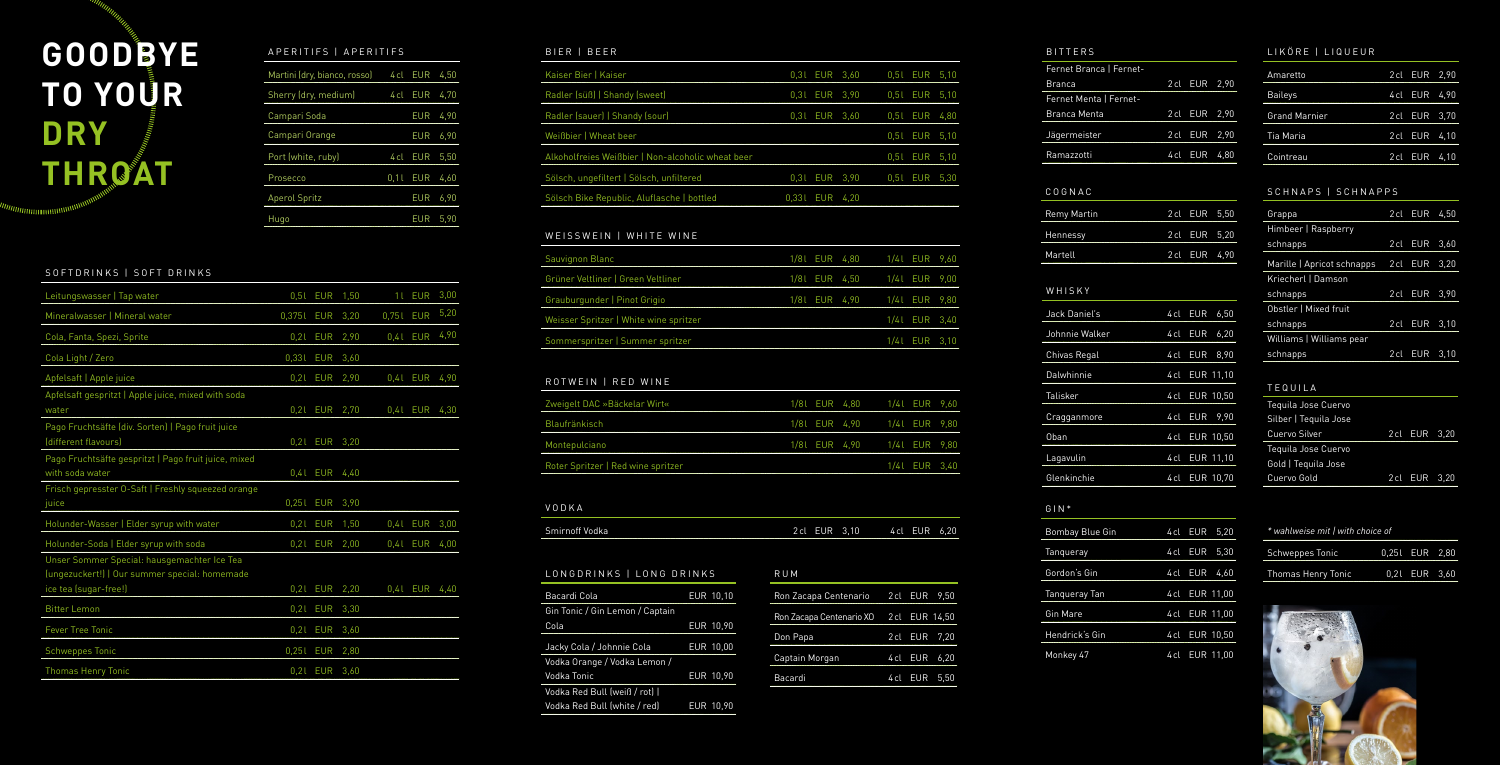#### SUPPEN | SOUPS

| Tagessuppe   Soup of the day                               | 5.40 |
|------------------------------------------------------------|------|
| Frittatensuppe   Austrian pancake soup                     | 5.80 |
| Gulaschsuppe mit Gebäck   Goulash<br>soup with fresh bread | 5.90 |
| Kaspressknödelsuppe   Cheese<br>dumpling in consomme       |      |
| 1 Knödel   1 dumpling                                      | 5.90 |
| 2 Knödel   2 dumplings                                     | 7.90 |

#### ZWISCHENDURCH | SNACKS

| Schinken-Käse-Toast mit              |      |
|--------------------------------------|------|
| Salatgarnitur   Grilled ham and      |      |
| cheese sandwich garnished with salad | 7.90 |
| Frankfurter mit Gebäck I             |      |
| Frankfurter with bread               | 5.90 |

#### HAUSGEMACHTE NUDELGE - RICHTE | HOMEMADE PASTA

| Spaghetti                        |       |  |  |
|----------------------------------|-------|--|--|
| Bolognaise   Bolognaise          | 12,50 |  |  |
| Tomatensauce I tomato sauce      | 10.20 |  |  |
| Aglio e Olio mit 5 Stück Garne-  |       |  |  |
| len   Aglio e Olio with 5 prawns | 19.80 |  |  |

# **IN THE MOOD FOR GOOD FOOD**

#### SALATE UND BOWLS | SALADS AND BOWLS

**NE** 

**NE** 

| Gemischter Salat   Mixed salad                                                                                                                            | 5,80    |
|-----------------------------------------------------------------------------------------------------------------------------------------------------------|---------|
| Grüne Salatbowl: mit Cherryto-<br>maten und Hausdressing   Green<br>salad bowl with cherry tomatoes and<br>house dressing                                 | 9,10    |
| Bike Republic Bowl: Rotkrautsalat.<br>eingelegte Äpfel, Walnüsse, Kartof-<br>felblattln   red cabbage salad, pi-<br>ckled apples, walnuts, potato slices  | 12,90   |
| Asia Bowl: Glasnudeln, Tom Kha<br>Gai, Marktgemüse, Erdnüsse, Soya<br>Sprossen   glass noodles, tom kha<br>gai, fresh vegetables, peanuts, soy<br>sprouts | 13.90   |
| Pimpe deine Bowl   Pimp your bowl                                                                                                                         |         |
| mit Otztaler Ziegenkäse   with<br>goat cheese from the Otztal                                                                                             | $+5,30$ |
| mit Bauernspeck   with far-<br>mer's bacon                                                                                                                | $+4.50$ |
| mit Längenfelder Saibling (ge-                                                                                                                            |         |

PRINCIPE 12,90 *Tomatensauce, Mozzarella, Schinken, Champignons, Oregano | Marinara sauce, mozzarella cheese, ham, mushrooms, oregano*

räuchert) | with smoked char

mit Garnelen (gegrillt, 4 Stk.) |

from Längenfeld  $+ 7,10$ 

with prawns (grilled, 4 pieces)  $+7,90$ mit Pute  $|$  with turkey  $+6,10$ 

# **PIZZA TONNARA** 12,70<br> **PIZZALE 14,40**<br> **PIZZARELIA, Thunfisch, Zwiebel, Channel Mozzarella, frischer PIZZARELIA, frischer PIZZARELIA**, frischer **PIZZARELIA**, frischer **PIZZARELIA**, frischer **PIZZARELIA**, frischer **P**

#### REGINA 11,40

|   | <b>PASTA</b> |              |
|---|--------------|--------------|
|   |              |              |
| Е |              | <b>BASTA</b> |
|   |              |              |

ALL-TIME PLAYER | CLASSICS

Wienerschnitzel: vom Schwein, mit Pommes frites, Zitrone und Preiselbeeren | Viennese Schnitzel, panfried pork cutlet served with fries,

> BÄCKELAR WIRT 14,10 *Tomatensauce, Mozzarella, Kirschtomaten, Rucola, Bresaola, Büffelmozzarella, Oregano | Marinara sauce, mozzarella cheese, cherry tomatoes, rocket, bresaola, buffalo mozzarella, oregano*

lemon and cranberries 14,90

Parmesan cheese 11,40

fried potatoes 24,90

CALZONE 13,70 *Tomatensauce, Mozzarella, Schinken, Salami,* 

Spinatknödel: 3 Stück, braune Bauernbutter, Parmesan | 3 spinach dumplings, melted farmer's butter,

> *dazu empfehlen wir eine grüne Salatbowl | recommended: a*

Zwiebelrostbraten: Tranche vom Beiried, gebratene Speckbohnen und Bratkartoffel | Onion roast beef, roasted Frech beans with bacon and

Tagliata



120g gegrilltes Beiried in Scheiben, auf Rucola mit Parmesan und Cherrytomaten | 120 g grilled roast beef slices on rocket, with Parmesan

cheese and cherry tomatoes 21,90

*Green Salad Bowl as side dish* +9,10

#### TONNARA 12,70 *Tomatensauce, Mozzarella, Thunfisch, Zwiebel, Oregano | Marinara sauce, mozzarella cheese, tuna, onions*

HAWAII 12,90 *Tomatensauce, Mozzarella, Ananas, Schinken | Marinara sauce, mozzarella cheese, pineapple,* 

DEL REY 14,10

*Tomatensauce, Mozzarella, Rucola, Parmaschinken, Parmesan | Marinara sauce, mozzarella cheese, rocket, Parma ham, Parmesan cheese*

CAPRICCIOSA 13,10

*Tomatensauce, Mozzarella, Kochschinken, Salami, Champignons, Artischocken, Würstel, Oliven, Oregano | Marinara sauce, mozzarella cheese, prosciutto cotto, salami, mushrooms, artichokes, sausage, olives, oregano*

DIAVOLA 12,90 *Tomatensauce, Mozzarella, scharfe Salami, scharfe Peperoni, Oregano | Marinara sauce, mozzarella cheese, spicy salami, hot peppers, oregano*

*Champignons, Oliven, Oregano | Marinara mushrooms, olives, oregano*

AMERICA 13,40

*Tomatensauce, Mozzarella, Pommes, Würstel, Ketchup, Mayonnaise, Oregano | Marinara sauce, mozzarella cheese, chips, sausage, ketchup, mayonnaise, oregano*

NORVEGESE

*Tomatensauce, Büffelmozzarella, Basilikum, Oregano | Marinara sauce, buffalo mozzarella, basil, oregano*

#### MARGHERITA 9.80

*Tomatensauce, Mozzarella, Basilikum | Marinara sauce, mozzarella cheese, basil*

#### GRETA 12,60

*Tomatensauce, Mozzarella, Schinken, Mais, Oregano | Marinara sauce, mozzarella cheese, ham, sweet corn, oregano*

#### NAPOLI 12,60

*Tomatensauce, Mozzarella, Sardellen, Kapern, Oliven, Knoblauch, Oregano | Marinara sauce, garlic, oregano*

#### LINDA 12,70

(ohne Tomatensauce) *Mozzarella, Kirschtomaten, Mais, Thunfisch, Basilikum | (without marinara sauce) Mozzarella cheese, cherry tomatoes, sweet corn, tuna, basil*

#### SALAME 12.10

*Tomatensauce, Mozzarella, milde Salami, Oregano | Marinara sauce, mozzarella cheese, salami, oregano*

#### FUMO 13,10

*Tomatensauce, Mozzarella, Speck, Zwiebel, scharfe Peperoni, Oregano | Marinara sauce, mozzarella cheese, bacon, onions, hot peppers*

#### QUATTRO FORMAGGI 14,70

*Tomatensauce, Parmesan, Scamorza, Mozzarella, Gorgonzola, Oregano | Marinara mozzarella cheese, gorgonzola cheese, oregano*

#### QUATTRO STAGIONI 13.70

*Tomatensauce, Mozzarella, Schinken, Champignons, Artischocken, Oliven, Oregano mushrooms, artichokes, olives*



(ohne Tomatensauce) *Mozzarella, frischer Salat, Lachs, Limettenöl, Pfeffer | (without marinara sauce) mozzarella cheese, fresh salad, salmon, lime oil, pepper*

#### NEW MEDITERRANEA 16,50

(ohne Tomatensauce) *Zucchinicreme, Mozzarella, marinierte Garnelen mit Orange und Basilikum, Bacon | (without marinara marinated prawns with orange and basil, bacon*

## <sub>N</sub>E<sup>W</sup> BIKE REPUBLIC 13,90

(ohne Tomatensauce) *Mozzarella, Gorgonzola, Speck, Scharfe Salami, Oregano | (without marinara sauce) mozzarella cheese, gorgonzola cheese, bacon, spicy salami, oregano*

#### **VEGAN** 12,00

*Tomatensauce, Tofu, Kirschtomaten, Rucola, Mandelsplitter | Marinara sauce, Tofu, cherry tomatoes, rocket, almonds*

**VERDURE** 14,10

*Tomatensauce, Melanzani, Zucchini, Paprika, Artischocken, Champignons, Mozzarella, Parmesan | Marinara sauce, eggplant, zucchini, bell peppers, artichokes, mushrooms, mozzarella cheese*

*Deshalb sind unsere Pizzen auch kleiner erhältlich. | You don't have to force yourself to eat a large pizza, if you are only looking for a snack. Order any of our pizzas small and enjoy at EUR 1.00 off the regular price.*

#### FAMILIENPIZZA 34,70

*bis zu 5 Wunschzutaten auf herrlichen 50 cm Durchmesser | Family pizza: With a diameter toppings, it is guaranteed to satisfy your hunger.*

## *für Umbestellungen und weitere Zutaten jeder*

*Art verrechnen wir einen kleinen Aufpreis | For all requested changes and additional toppings we charge a fee of EUR 2,00*